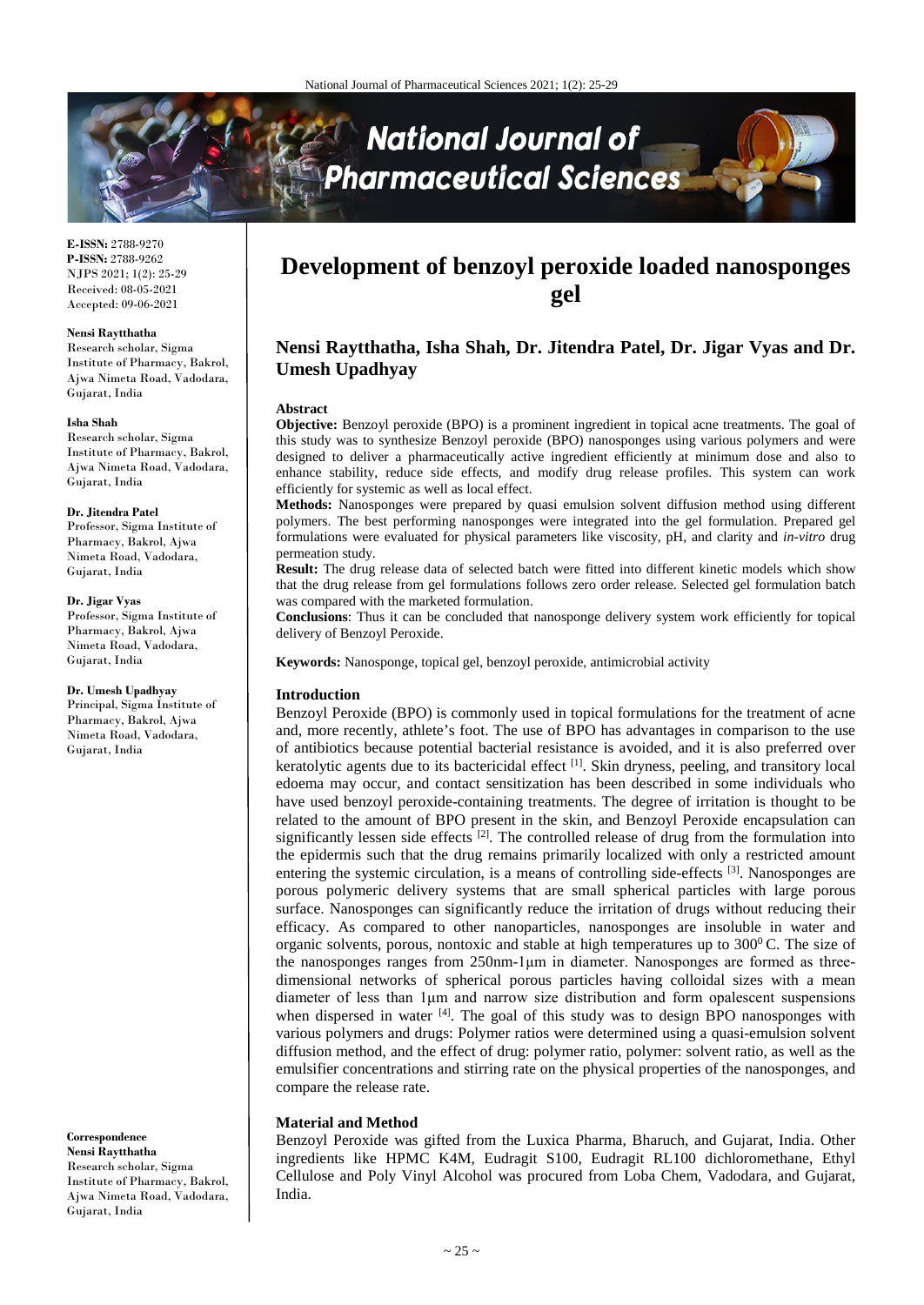## **Preparation of Benzoyl Peroxide Nanosponge**

Nanosponge were prepared by quasi-emulsion solvent diffusion method using an external phase of distilled water and polyvinyl alcohol (PVA), and internal phase consisting of drug, ethyl alcohol, polymer and dichloromethane as a solvent for ethyl cellulose (EC) and polymer. For preparing Nanosponge, the internal phase was prepared and added to the external phase at room temperature. After emulsification process is completed, the mixture was continuously stirred for 2 hours. Then the Nanosponges were separated by filtration. The product was washed and dried by vacuum oven at 40°C for 12 hrs. HPMC and euadrit and were characterized [5].

# **Evaluation of Benzoyl Peroxide Nanosponge**

**Particle size:** Particle size was measured using Malvon Zetasizer Nano S. These data were recorded in table 2. *Production yield:* The production yield of the nanoparticles was determined using following equation [6, 7].

Production yield =  $\frac{\text{Practical mass of nanosponges}}{\text{Theoretical mass (polymer + drug)}} X 100$ 

**Loading efficiency:** The drug content of nanosponges was determined spectrophotometrically ( $\lambda$  max = 232nm). A sample of Benzoyl Peroxide nanosponges (100mg) was dissolved in 100ml of phosphate buffer (pH 6.8) and kept it for overnight. The drug content was calculated and expressed as actual drug content in nanosponge. The loading efficiency (%) of the nanosponges was calculated according to the following equation  $[6, 7]$ :

Actual drug content in nanosponge Loading efficiency  $=$  ---Theoretical drug content

## **Preparation of Benzoyl Peroxide nanosponge gel**

Accurately weighed amount of Carbopol 934 was taken and sprinkled on water with stirring using propeller. Nanosponge formulation containing Benzoyl Peroxide was added to the above solution with constant stirring. This final solution was neutralized slowly by adding tri-ethanolamine with constant stirring until the gel is formed  $[8, 9]$ .

## **Evaluation of Nanosponge gel**

Nanosponge gel formulations were evaluated parameters like viscosity, pH, clarity, drug content*, in-vitro* drug permeation and *In-vitro* release kinetics. Physical parameter study of nanosponge formulation is given in table  $[10]$ .

# *In-vitro* **permeation study**

Modified Franz diffusion cell was used for these studies. Full thickness abdominal skin of male wistar albino rats weighing 140 to 200g was used for the skin permeation and the deposition studies**.** Briefly, to obtain skin, animals were sacrificed. Hair from the abdominal region was carefully removed and an excision in the skin was made. The dermal side of the skin was thoroughly cleaned of any adhering tissues. Dermis part of the skin was wiped 3 to 4 times with a wet cotton swab soaked in isopropanol to remove any adhering fat. The skin specimens were cut into appropriate size after carefully removing subcutaneous fat and were washing with normal saline. Skin was mounted in a modified Franz diffusion cell, kept at 37ºC. The known

quantity (1gm gel containing 10mg of the drug) was spread uniformly on the skin on donor side. pH 6.8 phosphate buffer was used as the acceptor medium, from which samples were collected at regular intervals during 12 hours and replaced with the same amount of buffer to maintain the receptor phase at 22ml or 25ml and J *flux* of Benzoyl Peroxide was calculated and reported in table [11].

**Viscosity:** Viscosity of prepared gels was measured by Brookfield Viscometer. Apparent viscosity was measured at  $25^{\circ}$ C and rotating the spindle at 10rpm  $^{[10]}$ .

**pH:** The pH values of 1% aqueous solutions of the prepared gels were measured by a pH meter [10].

**Clarity:** It was determined visually by using clarity chamber.

**Drug Content:** Gel formulation containing Benzoyl Peroxide equivalent to (100mg) was dissolved in methanol, filtered and the volume was made to 100ml with methanol. The drug content was determined by diluting the resulting solution for 10 times with methanol and measuring the absorbance at 232nm using Shimadzu-1700 UV Visible spectrophotometer [10].

**Anti-microbial testing:** All of the prepared formulations were checked for their antimicrobial activity against *Staphylococcus aureus,* one of the bacteria responsible for causing acne, using the cylinder cup method. The Cylinder cup method is the most widely used method to determine the sensitivity or resistance of pathogenic aerobic and facultative anaerobic bacteria to various antimicrobial compounds. This method relies on the inhibition of bacterial growth measured under standard conditions. For the purpose of this test, a culture medium, specifically the Mueller-Hinton agar medium, is uniformly and aseptically inoculated with the test organism. Ditch the bore in plate. Add compounds solution in bore. To check the antimicrobial activity of the prepared formulations, a concentration of 100mg/ml of all of the prepared formulations was prepared. The concentrations of each formulation were incorporated into the bore. Later, the disc of each formulation was placed into the agar medium for 24 hours at 37°C. It gave a clear zone of inhibition around the bore, indicating the antimicrobial activity of the formulations. The zones of inhibition so obtained were measured and the results were compared [12].

**Stability study:** Stability study of Nanosponge gel was performed for 60 days as per ICH guidelines at  $40^{\circ}$  C + 0.5<sup>o</sup>C and 75  $\pm$  5% RH (relative humidity). The samples were taken at the interval of 20, 40 and 60 days  $[13]$ .

**Kinetic modelling:** In order to understand the kinetics and mechanism of drug release, the results of *in-vitro* drug release were fitted into various kinetic equations like zero order (cumulative% release vs. time), first order (log% drug remaining vs. time), Higuchi's model (cumulative% drug release vs. square root of time), Korsmeyer peppas plot (log of cumulative% drug release vs. log time). R2 (coefficient of correlation) and n (Diffusion exponent) values were calculated for the linear curve obtained by regression analysis of the *in-vitro* drug permeation plots [14].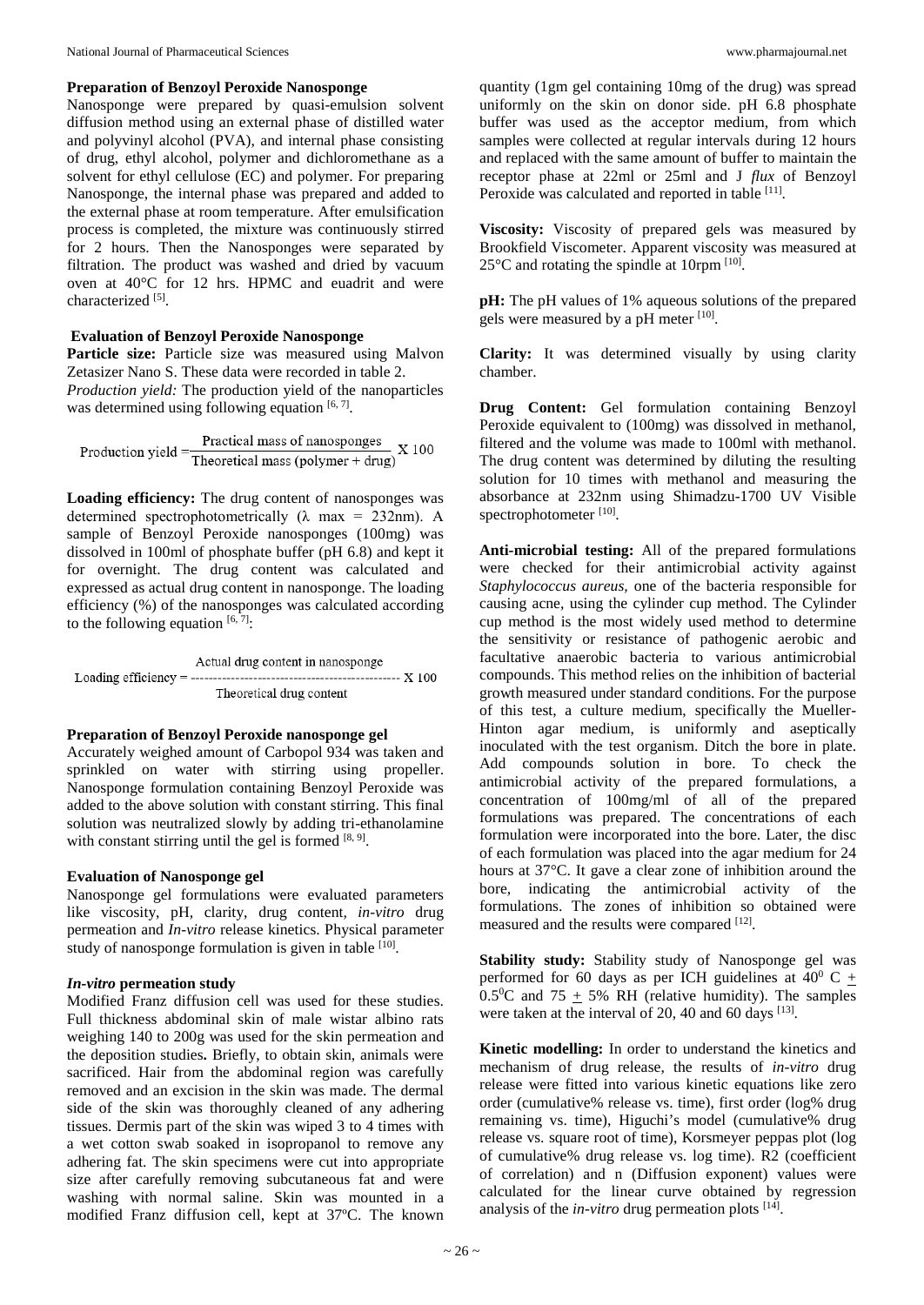# **Benzoyl Peroxide nanosponge**

Nanosponge were prepared by quasi-emulsion solvent diffusion technique with distilled water containing polyvinyl

alcohol (PVA) as an external phase, and internal phase consisting of drug, ethyl alcohol, polymer and dichloromethane as a solvent for EC and polymer. The production yield of Benzoyl Peroxide nanosponge formulation is shown in the table below.

| <b>Ingredients</b>     | F1                       | F2                       | F3                              | F <sub>4</sub>  | F5              | F6                       | F7              | F8                                | F9   |
|------------------------|--------------------------|--------------------------|---------------------------------|-----------------|-----------------|--------------------------|-----------------|-----------------------------------|------|
| Drug                   | 1100                     | 1100                     | 1100                            | 1100            | 1100            | 1100                     | 1100            | 1100                              | 1100 |
|                        |                          | Internal phase           |                                 |                 |                 |                          |                 |                                   |      |
| <b>HPMC K4-M</b>       | 100                      | 200                      | 300                             |                 |                 |                          |                 |                                   |      |
| Eudragit RL-100        | $\overline{\phantom{0}}$ |                          | $\qquad \qquad$                 | 100             | 200             | 300                      |                 |                                   |      |
| <b>Ethyl Cellulose</b> | $\overline{\phantom{a}}$ | $\overline{\phantom{0}}$ | $\overline{\phantom{0}}$        | -               |                 | $\overline{\phantom{0}}$ | 100             | 200                               | 300  |
| Di-chloro methane      | 20                       | 20                       | 20                              | 20              | 20              | 20                       | 20              | 20                                | 20   |
|                        |                          | <b>External phase</b>    |                                 |                 |                 |                          |                 |                                   |      |
| <b>PVA</b>             | 100                      | 100                      | 100                             | 100             | 100             | 100                      | 300             | 300                               | 300  |
| water(ml)              | 150                      | 150                      | 150                             | 150             | 150             | 150                      | 150             | 150                               | 150  |
| % yield                | $42.5 \pm 2.45$          |                          | $49.6 \pm 0.9$   27.5 $\pm$ 1.2 | $37.5 \pm 1.34$ | $45.6 \pm 0.78$ | $23.14 \pm 0.91$         | $77.5 \pm 0.45$ | $78.6 \pm 2.86$   82.1 $\pm$ 2.31 |      |

**Table 1:** Formulation of Benzoyl Peroxide nanosponge

 $*$ All quantities are in mg;  $*$ each observation is the mean  $\pm$  s.d. of three determinations

The batches from F1-F6 containing polymer HPMC and Eudragit did not give good yield (less than 50%) to produce nanosponge and hence were not included in further study. Three batches, Batch 7 to batch 9, containing ethyl cellulose were sleeted as they were showing promising results for production yield.

Particle size and loading efficiency for three batches, batch 7 to batch 9, were performed and reported in the table below.

**Table 2:** Characterization of Benzoyl Peroxide nanosponge

|    | <b>Formulation</b> Particle size (diameter) Loading efficiency $(\%)$ |                  |
|----|-----------------------------------------------------------------------|------------------|
| F7 | 135-239nm                                                             | $67.22 + 2.37$   |
| F8 | $100 - 213$ nm                                                        | $53.33 \pm 0.56$ |
| FQ | $80-200$ nm                                                           | $87.9 + 1.38$    |

The above data revealed that loading efficiency (87.9  $\pm$ 1.38%) and particle size (80-200nm) was found better in F9 formulation in comparison to other formulations. So F9 batch was entrapped into gel and evaluated further.

## **Nanosponge gel**

Three different nanosponge gels were prepared by taking 1%, 3% and 5% of drug loaded nanosponge in carbopol 934 gel base containing propylene glycol, Tri-ethanolamine was used to neutralize the pH.

| <b>Ingredients</b>     |                 | R                         | C               |
|------------------------|-----------------|---------------------------|-----------------|
| Drug loaded nanosponge | $1\%~w/w$       | $3\%$ w/w                 | $5\%$ w/w       |
| Carbopol 934           | $30 \text{ mg}$ | $30 \text{ mg}$           | $30 \text{ mg}$ |
| Propylene glycol       | $0.5$ mg        | $0.5$ mg                  | $0.5$ mg        |
| Tri ethanolamine       | q.s             | q.s                       | q.s             |
| Water                  | up to $100g$    | up to $100g$ up to $100g$ |                 |
| Viscosity (cps)        | 3285            | 3353                      | 3462            |
| pН                     | 6.8             | 7.1                       | 6.9             |

**Table 3:** Characterization of Benzoyl Peroxide nanosponge

All three gel formulations demonstrated desired viscosity

 $(3200-3500\text{cps})$  and pH values  $(6.8 - 7.2)$ . All the three gel formulations were subjected to *in-vitro* dissolution study to check amount of drug release over a period of time and release pattern with kinetic modelling.

| Table 3: In-vitro release profile of drug from nanosponge gel |
|---------------------------------------------------------------|
| formulations                                                  |

| Time in Hrs         | <b>Batch F9A</b> | <b>Batch F9B</b> | <b>Batch F9C</b> |
|---------------------|------------------|------------------|------------------|
|                     | 2.71             | 1.15             | 0.83             |
| 2                   | 5.92             | 5.11             | 3.76             |
| 3                   | 9.54             | 9.42             | 9.5              |
| 4                   | 13.58            | 11.11            | 18               |
| 5                   | 16.54            | 21.16            | 21               |
| 6                   | 23.49            | 25               | 30               |
| 7                   | 28.98            | 40               | 37.43            |
| 8                   | 34.96            | 50.23            | 47.8             |
| 9                   | 41.29            | 57.81            | 65               |
| 10                  | 48.57            | 69.9             | 73.33            |
| 11                  | 56.05            | 77.38            | 84               |
| 12                  | 63.66            | 84.99            | 98.39            |
| J Flux $(mg/cm2 h)$ | 0.07691          | 0.02379          | 0.1672           |

Table 3 indicated better release of drug in gel formulation batch F9C as compared to other two. From the data of *invitro* permeation study expressed as J flux, it can be interpreted that nanosponge loaded gel formulation having better permeability than the pure drug. So it can be concluded that nanosponge formulation enhanced the permeability of drug in current study as the J flux values increased with increase in amount for drug loaded nanosponge.

# **Antimicrobial testing**

The results were obtained for formulation F9A, F9B and F9C showed 5.5mm, 11.3mm and 17.4mm zone of inhibition respectively, which correlates that as the amount of drug loaded nanosponge increased in gel from 1% to 5%, the antimicrobial activity also increased.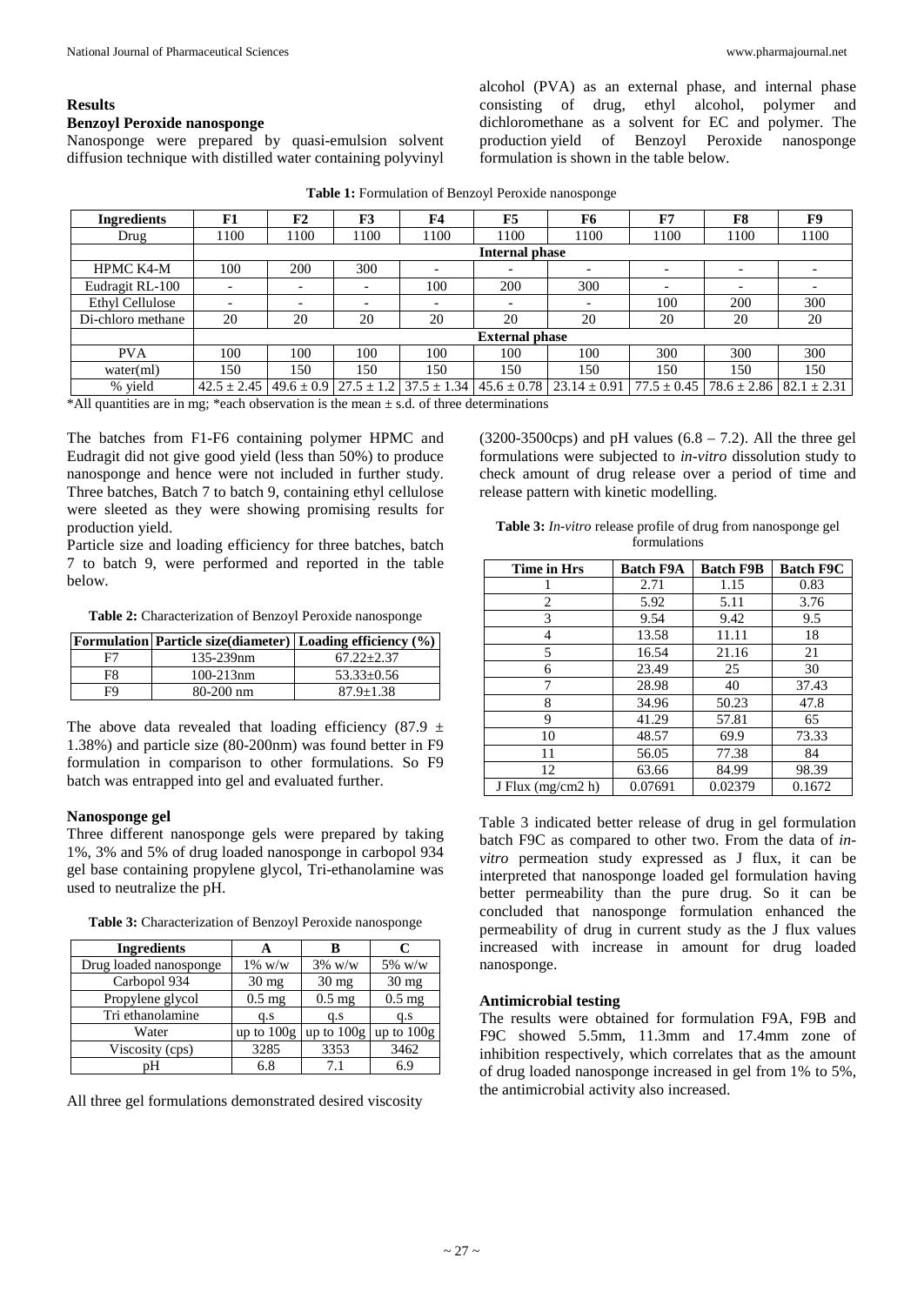

# **Comparison of selected Benzoyl Peroxide Nanosponge Gel with marketed formulation**

Selected Benzoyl Peroxide Nanosponge gel formulation



**Table 4:** Comparison of Physical Parameters

| Formulation | Viscosity (cps) | pН  | <b>Clarity</b>        | Drug content $(\% )$ |
|-------------|-----------------|-----|-----------------------|----------------------|
| F9C         | 3462            | 6.5 | Clear and transparent |                      |
| МF          | 3321            | 6.8 | Clear and transparent | <u>היה.</u><br>דנ    |

## *In-vitro* **drug permeation**

*In-vitro* diffusion profile of F9C and MF Drug permeation data of F9C and MF are shown in table**.** The total amount of drug permeated was found to be 98.3% and 92% after a period of 9 and 12 hrs for MF and F9C respectively.

**Table 5:** Diffusion profile of MF (Marketed formulation) and F9C

| Time in Hr | MF    | F9C   |
|------------|-------|-------|
|            | 4.60  | 0.83  |
| 2          | 11.46 | 3.76  |
| 3          | 19.30 | 9.5   |
| 4          | 28.16 | 18    |
| 5          | 37.81 | 21    |
| 6          | 49.55 | 30    |
| 7          | 62.83 | 37.43 |
| 8          | 76.86 | 47.8  |
| 9          | 91.81 | 65    |
| 10         |       | 73.33 |
| 11         |       | 84    |
| 12         |       | 98.39 |

#### **Kinetic modelling**

In order to understand the kinetics and mechanism of drug release, the results of *in-vitro* drug release were fitted into various kinetic equations like zero order (cumulative% release *vs.* time), first order (log% drug remaining *vs.* time), Higuchi's model (cumulative% drug release *vs*. square root of time), Korsemeyer peppas plot (log of cumulative% drug release *vs*. log time). *R*2 (coefficient of correlation) and *n*  (Diffusion exponent) values were calculated for the linear curve obtained by regression analysis of the *in-vitro* drug permeation plots. The release study data of Benzoyl Peroxide loaded nanosponge gel formulation F9C and marketed formulation (MF) was analysed using rate constant equation such as zero order, first order, Higuchi and Korsemeyer-Pappas equation showed that F9C formulation had the tendency to follow zero order diffusion pattern of drug permeation, whereas MF had first order diffusion pattern for drug permeation. Drug transport mechanism was found to be Non fickian diffusion.

**Table 6:** Kinetic modelling data

|                    | Zero order $(r^2)$ | First order $(r^2)$ | Higuchi $(r^2)$ |                  | Korsmeyer-Peppas model |
|--------------------|--------------------|---------------------|-----------------|------------------|------------------------|
| <b>Formulation</b> |                    |                     |                 | $(\mathbf{r}^2)$ | n value                |
| F-9C               | 0.9755             | 9.8771              | 0.9755          | 0.9989           | 0.6444                 |
| MF                 | 0.9562             | 0.9119              | 0.9562          | 0.9888           | 0.2266                 |